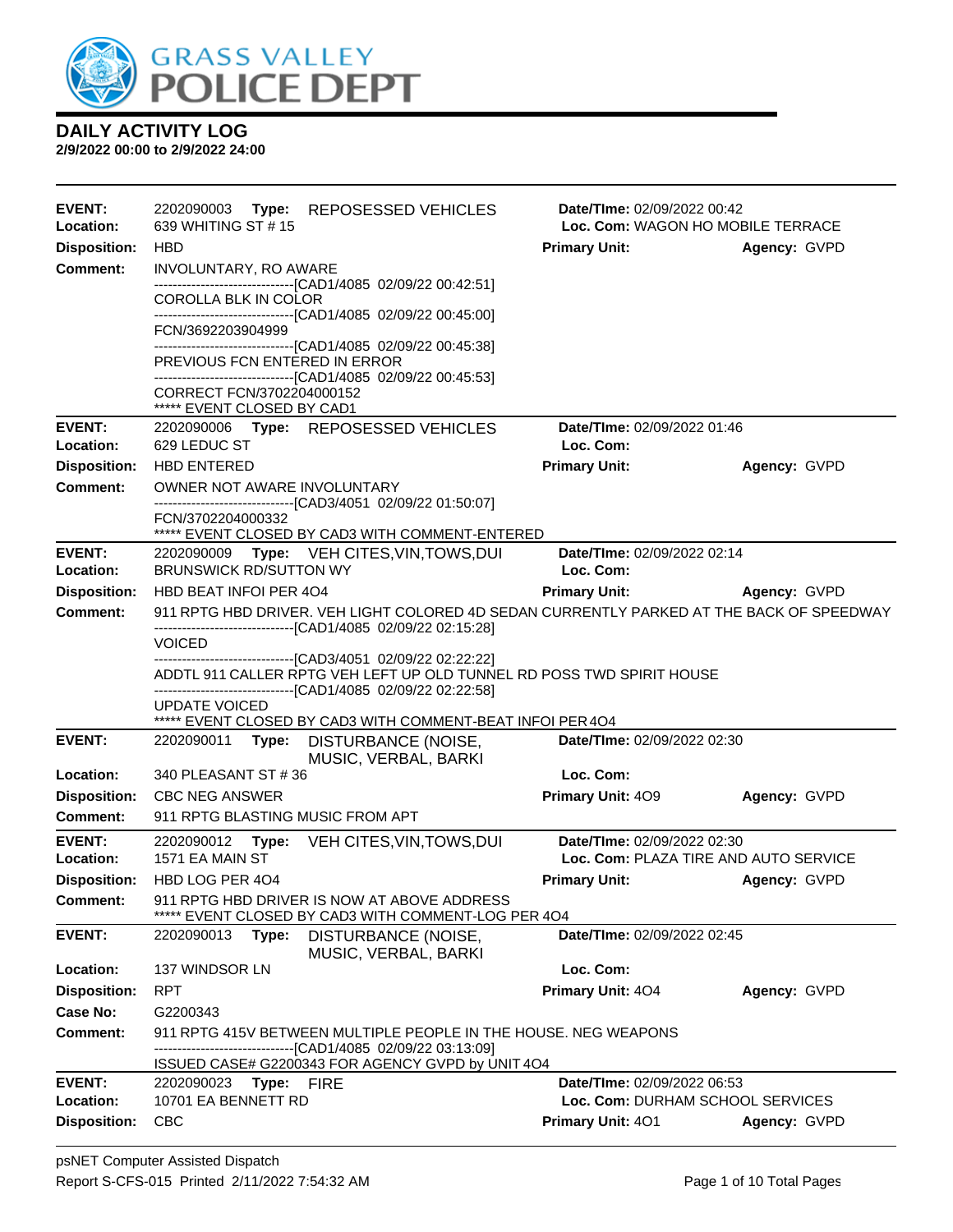

| <b>Comment:</b>                  | 911 XFER TO CALFIRE FOR GRASS FIRE DOWN STREET FROM SCHOOL.<br>---------------------------------[CAD3/3980_02/09/22_07:03:51] |                                                                                                                                    |                                                             |              |  |  |
|----------------------------------|-------------------------------------------------------------------------------------------------------------------------------|------------------------------------------------------------------------------------------------------------------------------------|-------------------------------------------------------------|--------------|--|--|
|                                  |                                                                                                                               | ADD 911 RPTG FIRE BY THE BUS YARD TRANSFER<br>-------------------------------[CAD3/3980 02/09/22 07:03:59]                         |                                                             |              |  |  |
|                                  | VOICED                                                                                                                        |                                                                                                                                    |                                                             |              |  |  |
|                                  | ADD 911 RPTNG SAME, XFR TO CALFIRE                                                                                            | ------------------------------[CAD2/4116 02/09/22 07:04:51]                                                                        |                                                             |              |  |  |
|                                  |                                                                                                                               | -------------------------------[CAD3/3980 02/09/22 07:06:37]                                                                       |                                                             |              |  |  |
|                                  |                                                                                                                               | PER CALFIRE SCANNER TRF/ THEY ARE CHECKING A CONTROL BURN<br>-------------------------------[CAD3/3980 02/09/22 07:07:09]          |                                                             |              |  |  |
|                                  |                                                                                                                               | ADD 911 RPTG THE FIRE IS BURNING TRANSFER TO CALFIRE                                                                               |                                                             |              |  |  |
|                                  | CALFIRE CONFIRMED ON SCENE                                                                                                    | -------------------------------[CAD2/4116 02/09/22 07:15:06]                                                                       |                                                             |              |  |  |
| <b>EVENT:</b>                    | 2202090024 Type: 911 UNKNOWN                                                                                                  |                                                                                                                                    | Date/TIme: 02/09/2022 07:19                                 |              |  |  |
| Location:                        | LAT: 39.22776800 LONG: -121.034982                                                                                            | (HANGUPS, ABAN'S)                                                                                                                  | Loc. Com:                                                   |              |  |  |
| <b>Disposition:</b>              | <b>HBD</b>                                                                                                                    |                                                                                                                                    | <b>Primary Unit:</b>                                        | Agency: GVPD |  |  |
| <b>Comment:</b>                  |                                                                                                                               | 911 OPEN LINE, RUSTLING SOUND HEARD, POSS POCKET DIAL                                                                              |                                                             |              |  |  |
|                                  |                                                                                                                               | -------------------------------[CAD3/3980 02/09/22 07:20:53]                                                                       |                                                             |              |  |  |
|                                  |                                                                                                                               | ADD 911 OPEN LINE W BUTTONS BEING PUSHED<br>-------------------------------[CAD3/3980 02/09/22 07:21:30]                           |                                                             |              |  |  |
|                                  |                                                                                                                               | ON CB LINE CONNECTS BUT THEN DISCONNECTS                                                                                           |                                                             |              |  |  |
|                                  | MERGED 2202090028 TYPE: 911                                                                                                   | ------------------------------[MERGED CAD2/4116 02/09/2022 07:53:31]                                                               |                                                             |              |  |  |
|                                  | RP: PHONE: 3684523 (530)                                                                                                      | LOCATION: LAT:39.22780000 LONG: -121.034982                                                                                        |                                                             |              |  |  |
|                                  |                                                                                                                               | COMMENTS: 911. OPEN LINE, DIALING AND RUSTLING SOUNDS HEARD, POSS POCKET                                                           |                                                             |              |  |  |
|                                  | ON CALL BACK, NEG ANSWER, LEFT VM                                                                                             | DIAL----------------------------------[CAD2/4116 02/09/22 07:38:05]                                                                |                                                             |              |  |  |
|                                  | ***** EVENT CLOSED BY CAD3                                                                                                    |                                                                                                                                    |                                                             |              |  |  |
| <b>EVENT:</b>                    | 2202090025 Type: FIRE                                                                                                         |                                                                                                                                    | Date/TIme: 02/09/2022 07:20                                 |              |  |  |
| Location:<br><b>Disposition:</b> | 380 RAILROAD AV<br><b>HBD</b>                                                                                                 |                                                                                                                                    | Loc. Com: BEHIND HILLS FLAT LUMBER<br><b>Primary Unit:</b>  | Agency: GVPD |  |  |
| <b>Comment:</b>                  |                                                                                                                               | 911 RPTNG SMOKE BEHIND HILLS FLAT LUMBER, XFR TO CALFIRE                                                                           |                                                             |              |  |  |
|                                  |                                                                                                                               | -------------------------------[CAD2/4116 02/09/22 07:41:49]                                                                       |                                                             |              |  |  |
|                                  | ADD RP RPTNG SAME, XFR TO CALFIRE                                                                                             | -------------------------------[CAD2/4116 02/09/22 07:42:15]                                                                       |                                                             |              |  |  |
|                                  | ADD RP RPTNG SAME, XFR TO CALFIRE                                                                                             |                                                                                                                                    |                                                             |              |  |  |
|                                  |                                                                                                                               | -------------------------------[CAD1/4074 02/09/22 07:55:00]<br>ADD'T 911 CALLER RPTG LARGE FIRE BEHIND HILLS FLAT/XFER TO CALFIRE |                                                             |              |  |  |
|                                  | ***** EVENT CLOSED BY CAD3                                                                                                    |                                                                                                                                    |                                                             |              |  |  |
|                                  |                                                                                                                               | -------------------------------[CAD1/4074_02/09/22_09:08:44]<br>ADD'T 911 RPTG SAME/XFER TO CALFIRE                                |                                                             |              |  |  |
| <b>EVENT:</b>                    | 2202090028<br>Type:                                                                                                           | 911 UNKNOWN                                                                                                                        | Date/TIme: 02/09/2022 07:34                                 |              |  |  |
|                                  |                                                                                                                               | (HANGUPS, ABAN'S)                                                                                                                  |                                                             |              |  |  |
| Location:                        | LAT: 39.22780000 LONG: -121.034982                                                                                            |                                                                                                                                    | Loc. Com:                                                   |              |  |  |
| <b>Disposition:</b>              | MERGED 2202090024                                                                                                             |                                                                                                                                    | <b>Primary Unit:</b>                                        | Agency: GVPD |  |  |
| Comment:                         |                                                                                                                               | 911. OPEN LINE, DIALING AND RUSTLING SOUNDS HEARD, POSS POCKET DIAL<br>--- [CAD2/4116 02/09/22 07:38:05]                           |                                                             |              |  |  |
|                                  | ON CALL BACK, NEG ANSWER, LEFT VM                                                                                             |                                                                                                                                    |                                                             |              |  |  |
| <b>EVENT:</b>                    | 2202090030<br>Type:                                                                                                           | ***** EVENT CLOSED BY CAD2 WITH COMMENT-2202090024<br>911 UNKNOWN                                                                  | Date/TIme: 02/09/2022 07:39                                 |              |  |  |
|                                  |                                                                                                                               | (HANGUPS, ABAN'S)                                                                                                                  |                                                             |              |  |  |
| Location:<br><b>Disposition:</b> | 962 GOLDEN GATE TE # A                                                                                                        |                                                                                                                                    | Loc. Com: VOLTZ BROTHERS AUTOMOTIVE<br><b>Primary Unit:</b> | Agency: GVPD |  |  |
|                                  | <b>HBD</b>                                                                                                                    |                                                                                                                                    |                                                             |              |  |  |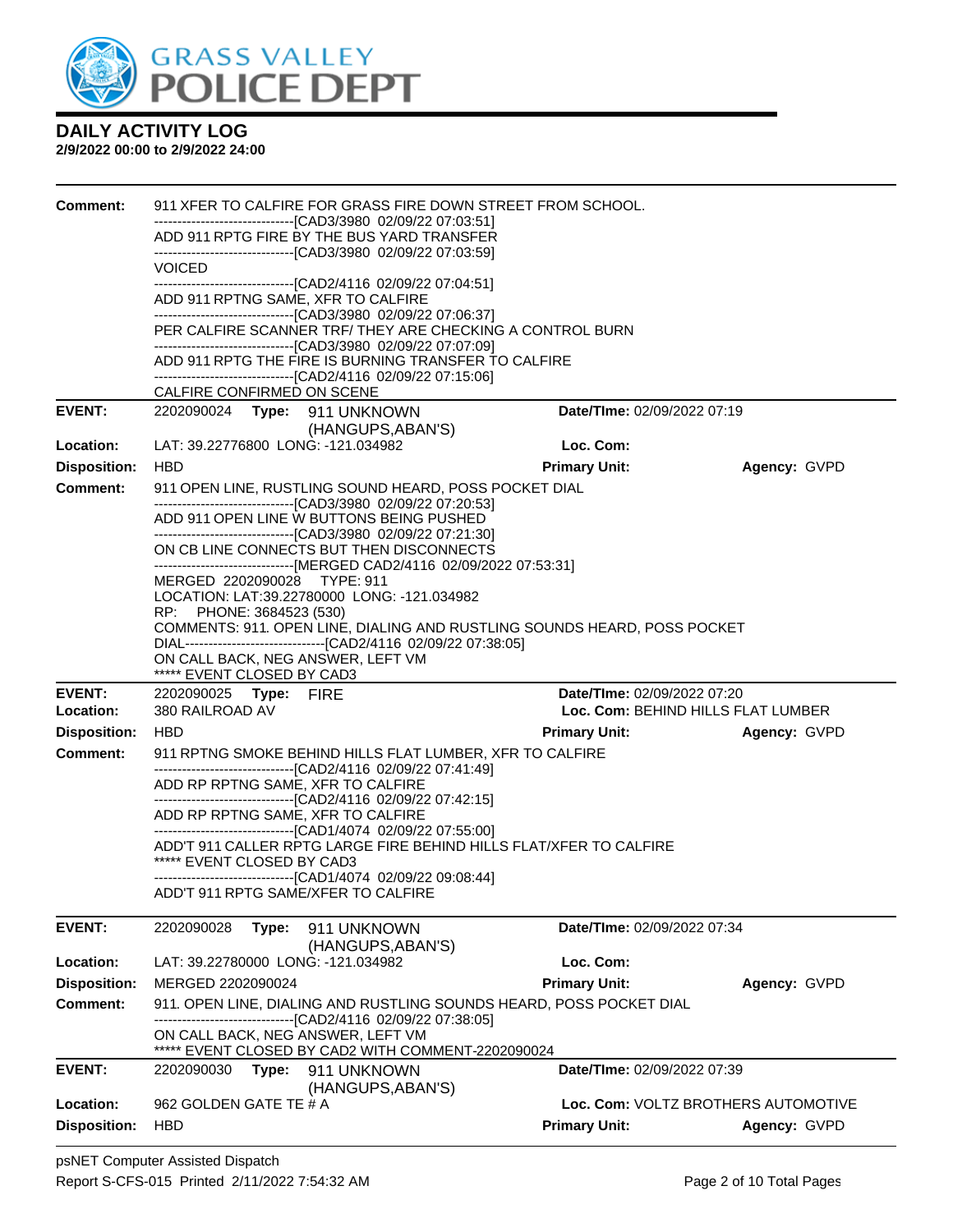

| Comment:            | 911 ABANDON                                                                      |  |                                                                                                                                          |                                    |                                           |
|---------------------|----------------------------------------------------------------------------------|--|------------------------------------------------------------------------------------------------------------------------------------------|------------------------------------|-------------------------------------------|
|                     | ***** EVENT CLOSED BY CAD1                                                       |  | ------------------------------[CAD1/4074 02/09/22 07:57:31]<br>ON CB EMPLOYEE ADV C4. WILL CB IF THERE ARE EMERGENCIES NOTICED           |                                    |                                           |
| <b>EVENT:</b>       | Date/TIme: 02/09/2022 07:42<br>2202090031 Type: 911 UNKNOWN<br>(HANGUPS, ABAN'S) |  |                                                                                                                                          |                                    |                                           |
| Location:           | 937 GOLDEN GATE TE                                                               |  |                                                                                                                                          | Loc. Com:                          |                                           |
| <b>Disposition:</b> | HBD NEG SIG HISTORY                                                              |  |                                                                                                                                          | <b>Primary Unit:</b>               | Agency: GVPD                              |
| <b>Comment:</b>     | 911 OPEN LINE, NOTHING HEARD                                                     |  |                                                                                                                                          |                                    |                                           |
|                     | ON CALL BACK, PHONE ISSUES,                                                      |  | -------------------------------[CAD2/4116 02/09/22 07:58:52]<br>-------------------------------[CAD2/4116 02/09/22 07:59:25]             |                                    |                                           |
|                     | CODE 4                                                                           |  |                                                                                                                                          |                                    |                                           |
|                     |                                                                                  |  | ***** EVENT CLOSED BY CAD2 WITH COMMENT-NEG SIG HISTORY                                                                                  |                                    |                                           |
| <b>EVENT:</b>       |                                                                                  |  | (HANGUPS, ABAN'S)                                                                                                                        | Date/TIme: 02/09/2022 08:03        |                                           |
| Location:           |                                                                                  |  | LAT: 39.22755400 LONG: -121.068327                                                                                                       | Loc. Com:                          |                                           |
| <b>Disposition:</b> | <b>HBD</b>                                                                       |  |                                                                                                                                          | <b>Primary Unit:</b>               | Agency: GVPD                              |
| <b>Comment:</b>     | 911 ABANDON                                                                      |  |                                                                                                                                          |                                    |                                           |
|                     | ***** EVENT CLOSED BY CAD3                                                       |  | -------------------------[CAD2/4116 02/09/22 08:05:23]<br>ON CALL BACK, NEG ANSWER, LEFT VM                                              |                                    |                                           |
| <b>EVENT:</b>       |                                                                                  |  | 2202090038 Type: 911 UNKNOWN                                                                                                             | Date/TIme: 02/09/2022 08:38        |                                           |
|                     |                                                                                  |  | (HANGUPS, ABAN'S)                                                                                                                        |                                    |                                           |
| Location:           | BRUNSWICK RD/49/20 RAMP                                                          |  |                                                                                                                                          | Loc. Com:                          |                                           |
| <b>Disposition:</b> | <b>HBD</b>                                                                       |  |                                                                                                                                          | <b>Primary Unit:</b>               | Agency: GVPD                              |
| <b>Comment:</b>     | 911 ABANDON                                                                      |  | -------------------------[CAD3/3980_02/09/22_09:59:22]                                                                                   |                                    |                                           |
|                     |                                                                                  |  | EVENT LOCATION CHANGED FROM LAT:39.22497300 LONG: -121.037503 GRASS VALLEY                                                               |                                    |                                           |
|                     |                                                                                  |  | -------------------------------[CAD3/3980_02/09/22_09:59:25]                                                                             |                                    |                                           |
|                     | C4 ON CB<br>***** EVENT CLOSED BY CAD3                                           |  |                                                                                                                                          |                                    |                                           |
| <b>EVENT:</b>       |                                                                                  |  | 2202090040 Type: ORDINANCES<br>(COUNTY/MUNICIPAL)                                                                                        | Date/TIme: 02/09/2022 08:51        |                                           |
| Location:           | 2032 NEVADA CITY HY                                                              |  |                                                                                                                                          | 6105                               | Loc. Com: B C TRUE VALUE HARDWARE 530 723 |
| <b>Disposition:</b> | CBC 98T                                                                          |  |                                                                                                                                          |                                    | Primary Unit: 4S5 Agency: GVPD            |
| <b>Comment:</b>     |                                                                                  |  | MANAGER OF FOWLER CENTER REQ HOMELESS SUBJ THAT IS SLEEPING IFO LISTED BE MOVED ALONG.                                                   |                                    |                                           |
| <b>EVENT:</b>       |                                                                                  |  | 2202090043 Type: PROPERTY LOST OR FOUND                                                                                                  | <b>Date/Time: 02/09/2022 09:04</b> |                                           |
| Location:           | 129 S AUBURN ST                                                                  |  |                                                                                                                                          |                                    | Loc. Com: GRASS VALLEY POLICE DEPARTMENT  |
| <b>Disposition:</b> | <b>CBC</b>                                                                       |  |                                                                                                                                          | <b>Primary Unit: 402</b>           | Agency: GVPD                              |
| <b>Comment:</b>     | <b>GVPD PARKING LOT.</b>                                                         |  | -------------------------------[CAD2/4116_02/09/22_09:05:16]                                                                             |                                    |                                           |
|                     |                                                                                  |  | EVENT LOCATION CHANGED FROM 129 S. AUBURN ST<br>-------------------------------[4O2/MDT 02/09/22 09:06]                                  |                                    |                                           |
|                     |                                                                                  |  | ABANDONED PROPERTY, POSS BELONGING TO JOSHUA SMITH. COLLECTED FOR SAFEKEEPING.<br>------------------------------[4O2/MDT 02/09/22 09:26] |                                    |                                           |
|                     |                                                                                  |  | PROPERTY WAS COLLECTED AND STORE AT GVPD, PENDING CONTACT W JOSHUA SMITH.                                                                |                                    |                                           |
| <b>EVENT:</b>       | 2202090049                                                                       |  | Type: COMMUNITY POLICING<br><b>ACTION</b>                                                                                                | Date/TIme: 02/09/2022 09:30        |                                           |
| <b>Disposition:</b> | <b>CBC</b>                                                                       |  |                                                                                                                                          | Primary Unit: 402                  | Agency: GVPD                              |
| <b>Comment:</b>     |                                                                                  |  |                                                                                                                                          |                                    |                                           |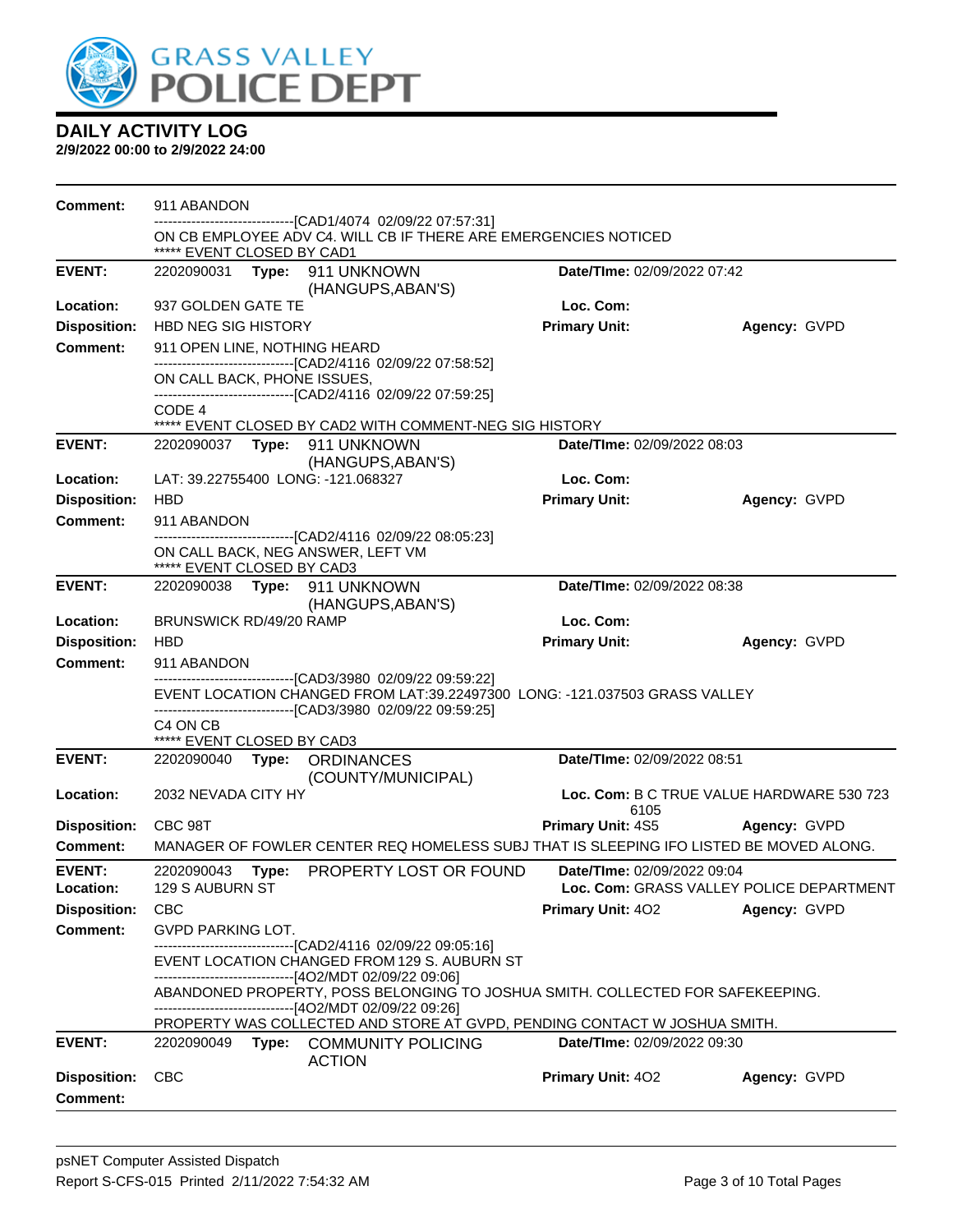

#### **DAILY ACTIVITY LOG 2/9/2022 00:00 to 2/9/2022 24:00**

| <b>EVENT:</b>       | 2202090065                                                                                             | Type: | DRUGS (ANY NARCOTIC<br><b>RELATED OFFENSE)</b>                                                                                                                                                      | Date/TIme: 02/09/2022 10:26        |                                          |  |
|---------------------|--------------------------------------------------------------------------------------------------------|-------|-----------------------------------------------------------------------------------------------------------------------------------------------------------------------------------------------------|------------------------------------|------------------------------------------|--|
| Location:           | 847 SUTTON WY                                                                                          |       |                                                                                                                                                                                                     | Loc. Com: INF VALENTINAS           |                                          |  |
| <b>Disposition:</b> | ARA BOOKED INTO WBCF                                                                                   |       |                                                                                                                                                                                                     | Primary Unit: 401                  | Agency: GVPD                             |  |
| Case No:            | G2200345                                                                                               |       |                                                                                                                                                                                                     |                                    |                                          |  |
| Comment:            | RP RPTG 11550 FEMALE YELLING PEOPLE AND APPROACHING VEHICLES. DESC WFA25 YRS, LSW GRN<br>HOODIE, JEANS |       |                                                                                                                                                                                                     |                                    |                                          |  |
|                     | 10-39 WBCF                                                                                             |       | -------------------------------[CAD1/4074_02/09/22 10:52:58]                                                                                                                                        |                                    |                                          |  |
|                     |                                                                                                        |       | -------------------------------[CAD3/3980_02/09/22_11:09:20]                                                                                                                                        |                                    |                                          |  |
|                     |                                                                                                        |       | ISSUED CASE# G2200345 FOR AGENCY GVPD by UNIT 4O1                                                                                                                                                   |                                    |                                          |  |
| <b>EVENT:</b>       | 231 COLFAX AV                                                                                          |       | 2202090068 Type: WELFARE CHECK                                                                                                                                                                      | Date/TIme: 02/09/2022 10:39        |                                          |  |
| Location:           |                                                                                                        |       |                                                                                                                                                                                                     | Loc. Com: ACF COVID TESTING CENTER |                                          |  |
| <b>Disposition:</b> | <b>CBC</b>                                                                                             |       |                                                                                                                                                                                                     | <b>Primary Unit: 4018</b>          | Agency: GVPD                             |  |
| <b>Comment:</b>     | PARKED.                                                                                                |       | RP RPTG BLK 4RUNNER PA LP KPC7590 PARKED FOR SEVERAL WEEKS WITH LUGGAGE INSIDE. RP<br>CONCERNED BECAUSE SEVERAL WEEKS AGO SHE SAW A FEMALE ASSOCIATED WITH IT WHEN IT FIRST                         |                                    |                                          |  |
| <b>EVENT:</b>       | 2202090075                                                                                             |       | Type: PROPERTY LOST OR FOUND                                                                                                                                                                        | Date/TIme: 02/09/2022 11:19        |                                          |  |
| Location:           | <b>129 S AUBURN ST</b>                                                                                 |       |                                                                                                                                                                                                     |                                    | Loc. Com: GRASS VALLEY POLICE DEPARTMENT |  |
| <b>Disposition:</b> | <b>RPT</b>                                                                                             |       |                                                                                                                                                                                                     | <b>Primary Unit: 4S4</b>           | Agency: GVPD                             |  |
| Case No:            | G2200346                                                                                               |       |                                                                                                                                                                                                     |                                    |                                          |  |
| <b>Comment:</b>     |                                                                                                        |       | ------------------------[CAD1/4074 02/09/22 11:19:18]<br>EVENT LOCATION CHANGED FROM GVPD                                                                                                           |                                    |                                          |  |
|                     |                                                                                                        |       | ------------------------[CAD1/4074_02/09/22 11:19:38]                                                                                                                                               |                                    |                                          |  |
|                     |                                                                                                        |       | ISSUED CASE# G2200346 FOR AGENCY GVPD by UNIT 4S4                                                                                                                                                   |                                    |                                          |  |
| <b>EVENT:</b>       | 2202090076 <b>Type:</b>                                                                                |       | BURGLARY (AUTO,                                                                                                                                                                                     | Date/TIme: 02/09/2022 11:24        |                                          |  |
| Location:           | 403 IDAHO MARYLAND RD                                                                                  |       | RESIDENCE, COMMERCIAL)                                                                                                                                                                              | Loc. Com: CORPORATE YARD           |                                          |  |
| <b>Disposition:</b> | CBC 98M                                                                                                |       |                                                                                                                                                                                                     | <b>Primary Unit: 4018</b>          | Agency: GVPD                             |  |
| <b>Comment:</b>     |                                                                                                        |       | RP RPTG COLD 459 TO 4-5 RVS, UNK TIME FRAME. RP REQG 1021 BEFORE RSP<br>------------------------------[4O21/MDT 02/09/22 11:42]                                                                     |                                    |                                          |  |
|                     |                                                                                                        |       | RP ONLY WANTED DOCUMENTATION FOR NOW. STATED LOCKS AND VEHICLE PARTS VANDALIZED BUT NO<br>THEFT. REQUESTING EXTRA PATROL AT THE CORPORATE YARD<br>------------------------[4O21/MDT 02/09/22 11:44] |                                    |                                          |  |
|                     | <b>AREA</b>                                                                                            |       | RP ADVISED TO GET SECURITY CAMS AND ALARM SYSTEM. NIGHTSHIFT ADVISED OF EXTRA PATROL IN THE                                                                                                         |                                    |                                          |  |
| <b>EVENT:</b>       | 2202090083                                                                                             | Type: | THEFT (GRAND, PETTY, FROM<br><b>MERCHANT</b> )                                                                                                                                                      | Date/TIme: 02/09/2022 12:08        |                                          |  |
| Location:           | 107 CYPRESS HILL DR                                                                                    |       |                                                                                                                                                                                                     | Loc. Com:                          |                                          |  |
| <b>Disposition:</b> | <b>RPT</b>                                                                                             |       |                                                                                                                                                                                                     | Primary Unit: 4021                 | Agency: GVPD                             |  |
| <b>Case No:</b>     | G2200347                                                                                               |       |                                                                                                                                                                                                     |                                    |                                          |  |
| <b>Comment:</b>     |                                                                                                        |       | RP RPTG THEFT OF WELDER OUT OF GARAGE. OCC'D LAST NIGHT. REQ10-21<br>-------------[CAD2/4116 02/09/22 12:34:10]                                                                                     |                                    |                                          |  |
|                     |                                                                                                        |       | ISSUED CASE# G2200347 FOR AGENCY GVPD by UNIT 4O21                                                                                                                                                  |                                    |                                          |  |
| <b>EVENT:</b>       | 2202090084                                                                                             | Type: | DISTURBANCE (NOISE,<br>MUSIC, VERBAL, BARKI                                                                                                                                                         | Date/TIme: 02/09/2022 12:09        |                                          |  |
| Location:           | 207 MILL ST                                                                                            |       |                                                                                                                                                                                                     | Loc. Com: GRASS VALLEY LIBRARY     |                                          |  |
| <b>Disposition:</b> | <b>CNOP</b>                                                                                            |       |                                                                                                                                                                                                     | Primary Unit: 401                  | Agency: GVPD                             |  |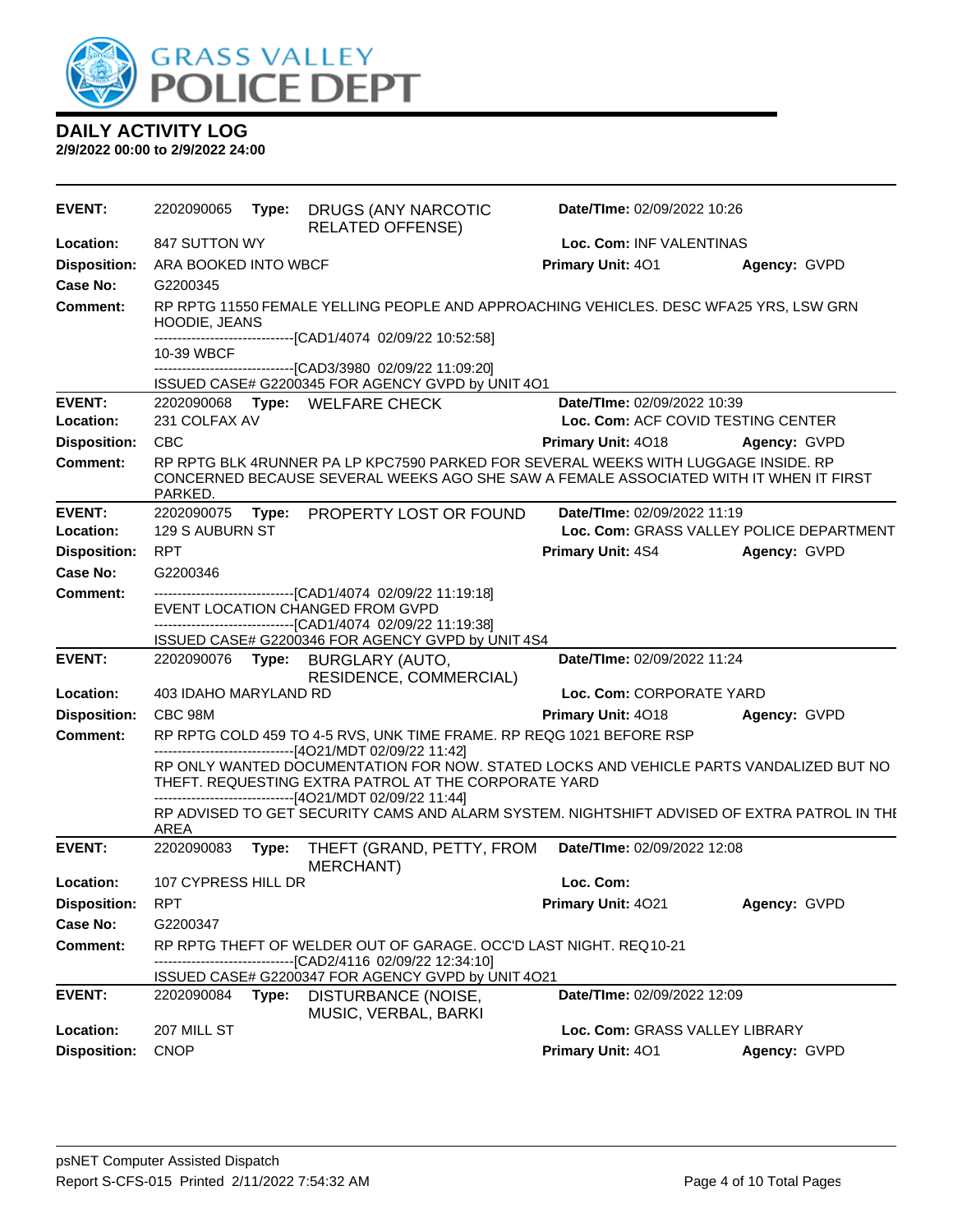

| Comment:            |                                                                                                                                                                                                            |                                                                                                                                                   |                                          |              |  |  |  |
|---------------------|------------------------------------------------------------------------------------------------------------------------------------------------------------------------------------------------------------|---------------------------------------------------------------------------------------------------------------------------------------------------|------------------------------------------|--------------|--|--|--|
|                     | RP IS DOING WORK ON THE LIBRARY                                                                                                                                                                            | -------------------------------[CAD3/3980_02/09/22 12:10:55]                                                                                      |                                          |              |  |  |  |
|                     |                                                                                                                                                                                                            | -------------------------------[CAD3/3980 02/09/22 12:11:47]                                                                                      |                                          |              |  |  |  |
|                     |                                                                                                                                                                                                            | SU IS NOW WALKING TWRDS DEL ORO, YELLOW SUNGRLASS, FISHING HAT, MAROON SWEATSHIRT<br>-------------------------------[CAD3/3980 02/09/22 12:12:01] |                                          |              |  |  |  |
|                     | SUNGLASSES***                                                                                                                                                                                              |                                                                                                                                                   |                                          |              |  |  |  |
| <b>EVENT:</b>       | 2202090088 Type: VEHICLE STOP                                                                                                                                                                              |                                                                                                                                                   | Date/TIme: 02/09/2022 12:24              |              |  |  |  |
| <b>Location:</b>    | 234 S AUBURN ST                                                                                                                                                                                            |                                                                                                                                                   | Loc. Com: CHEVRON                        |              |  |  |  |
| <b>Disposition:</b> | <b>CBC</b>                                                                                                                                                                                                 |                                                                                                                                                   | <b>Primary Unit: 4018</b>                | Agency: GVPD |  |  |  |
| <b>Comment:</b>     | License:                                                                                                                                                                                                   | -------------------------------[CAD2/4116 02/09/22 12:25:56]                                                                                      |                                          |              |  |  |  |
|                     |                                                                                                                                                                                                            | EVENT LOCATION CHANGED FROM CHEVRON                                                                                                               |                                          |              |  |  |  |
| <b>EVENT:</b>       | 2202090089 Type: FRAUD                                                                                                                                                                                     |                                                                                                                                                   | Date/TIme: 02/09/2022 12:25              |              |  |  |  |
| Location:           | 129 S AUBURN ST                                                                                                                                                                                            |                                                                                                                                                   | Loc. Com: GRASS VALLEY POLICE DEPARTMENT |              |  |  |  |
| <b>Disposition:</b> | <b>CBC</b>                                                                                                                                                                                                 |                                                                                                                                                   | <b>Primary Unit: 4021</b>                | Agency: GVPD |  |  |  |
| <b>Comment:</b>     |                                                                                                                                                                                                            | RP AT LISTED REQ TO MAKE FRAUD REPORT. RP IS IN THE PARKING LOT REQ CTC.<br>------------------------------[4O21/MDT 02/09/22 12:45]               |                                          |              |  |  |  |
|                     | REPORTING.                                                                                                                                                                                                 | RP ADVISED CASE IS BEING HANDLED BY FBI AND WANTED TO DOCUMENT WITH GVPD. REFER TO ONLINE                                                         |                                          |              |  |  |  |
| <b>EVENT:</b>       |                                                                                                                                                                                                            | 2202090096 Type: PRIVATE PARTY TOW REPORT                                                                                                         | Date/TIme: 02/09/2022 12:39              |              |  |  |  |
| <b>Location:</b>    | 522 SUTTON WY                                                                                                                                                                                              |                                                                                                                                                   | Loc. Com: BEACH HUT DELI                 |              |  |  |  |
| <b>Disposition:</b> | <b>HBD</b>                                                                                                                                                                                                 |                                                                                                                                                   | <b>Primary Unit:</b>                     | Agency: GVPD |  |  |  |
| <b>Comment:</b>     | TAHOE GOLD                                                                                                                                                                                                 | ------------------------[CAD3/3980 02/09/22 12:43:02]                                                                                             |                                          |              |  |  |  |
|                     | FCN/3702204002562<br>***** EVENT CLOSED BY CAD3                                                                                                                                                            |                                                                                                                                                   |                                          |              |  |  |  |
| <b>EVENT:</b>       |                                                                                                                                                                                                            | 2202090097 Type: SERVICE, CIVIL, SUBPOENA                                                                                                         | Date/TIme: 02/09/2022 12:40              |              |  |  |  |
| Location:           | 11128 ALPINE LN                                                                                                                                                                                            |                                                                                                                                                   | Loc. Com:                                |              |  |  |  |
| <b>Disposition:</b> | GS                                                                                                                                                                                                         |                                                                                                                                                   | Primary Unit: 1V15                       | Agency: GVPD |  |  |  |
| <b>Comment:</b>     |                                                                                                                                                                                                            | -------------------------------[CAD2/4116 02/09/22 12:43:14]<br>EVENT LOCATION CHANGED FROM 111 ALPINE LN                                         |                                          |              |  |  |  |
| <b>EVENT:</b>       | 2202090102 Type: 911 UNKNOWN                                                                                                                                                                               | (HANGUPS, ABAN'S)                                                                                                                                 | Date/TIme: 02/09/2022 12:58              |              |  |  |  |
| Location:           | 342 S SCHOOL ST                                                                                                                                                                                            |                                                                                                                                                   | Loc. Com: BELL HILL SCHOOL               |              |  |  |  |
| <b>Disposition:</b> | HBD MISDIAL ON CALL BACK.                                                                                                                                                                                  |                                                                                                                                                   | <b>Primary Unit:</b>                     | Agency: GVPD |  |  |  |
| <b>Comment:</b>     |                                                                                                                                                                                                            | 911 OPEN LINE / MULTIPLE PEOPLE HEARD TALKING / PHASE 2 11 METERS 90%                                                                             |                                          |              |  |  |  |
|                     | -------------------------------[CAD1/3675 02/09/22 12:59:40]<br>EVENT LOCATION CHANGED FROM LAT:39.21606300 LONG: -121.068091 GRASS VALLEY<br>-------------------------------[CAD1/3675 02/09/22 12:59:48] |                                                                                                                                                   |                                          |              |  |  |  |
|                     | MISDIAL ON CALL BACK.                                                                                                                                                                                      |                                                                                                                                                   |                                          |              |  |  |  |
| <b>EVENT:</b>       |                                                                                                                                                                                                            | ***** EVENT CLOSED BY CAD1 WITH COMMENT-MISDIAL ON CALL BACK.                                                                                     | Date/TIme: 02/09/2022 13:07              |              |  |  |  |
| Location:           | 647 E MAIN ST                                                                                                                                                                                              | 2202090106 Type: REPOSESSED VEHICLES                                                                                                              | Loc. Com: FISCHERS TOWING 530 273 3180   |              |  |  |  |
| <b>Disposition:</b> | <b>HBD</b>                                                                                                                                                                                                 |                                                                                                                                                   | <b>Primary Unit:</b>                     | Agency: GVPD |  |  |  |
| <b>Comment:</b>     | WHI 2020 HYUN ACCENT LP 8RQP171                                                                                                                                                                            |                                                                                                                                                   |                                          |              |  |  |  |
|                     |                                                                                                                                                                                                            | --------------------------------[CAD2/4116_02/09/22_13:07:42]                                                                                     |                                          |              |  |  |  |
|                     |                                                                                                                                                                                                            | EVENT CALL TYPE CHANGED FROM TOW<br>--------------------------------[CAD2/4116_02/09/22_14:43:35]                                                 |                                          |              |  |  |  |
|                     | FCN/3702204003175                                                                                                                                                                                          |                                                                                                                                                   |                                          |              |  |  |  |
|                     | ***** EVENT CLOSED BY CAD3                                                                                                                                                                                 |                                                                                                                                                   |                                          |              |  |  |  |
| <b>EVENT:</b>       |                                                                                                                                                                                                            | 2202090108 Type: PUBLIC RELATION CONTACT                                                                                                          | Date/TIme: 02/09/2022 13:12              |              |  |  |  |
| Location:           | 129 S AUBURN ST                                                                                                                                                                                            |                                                                                                                                                   | Loc. Com: GRASS VALLEY POLICE DEPARTMENT |              |  |  |  |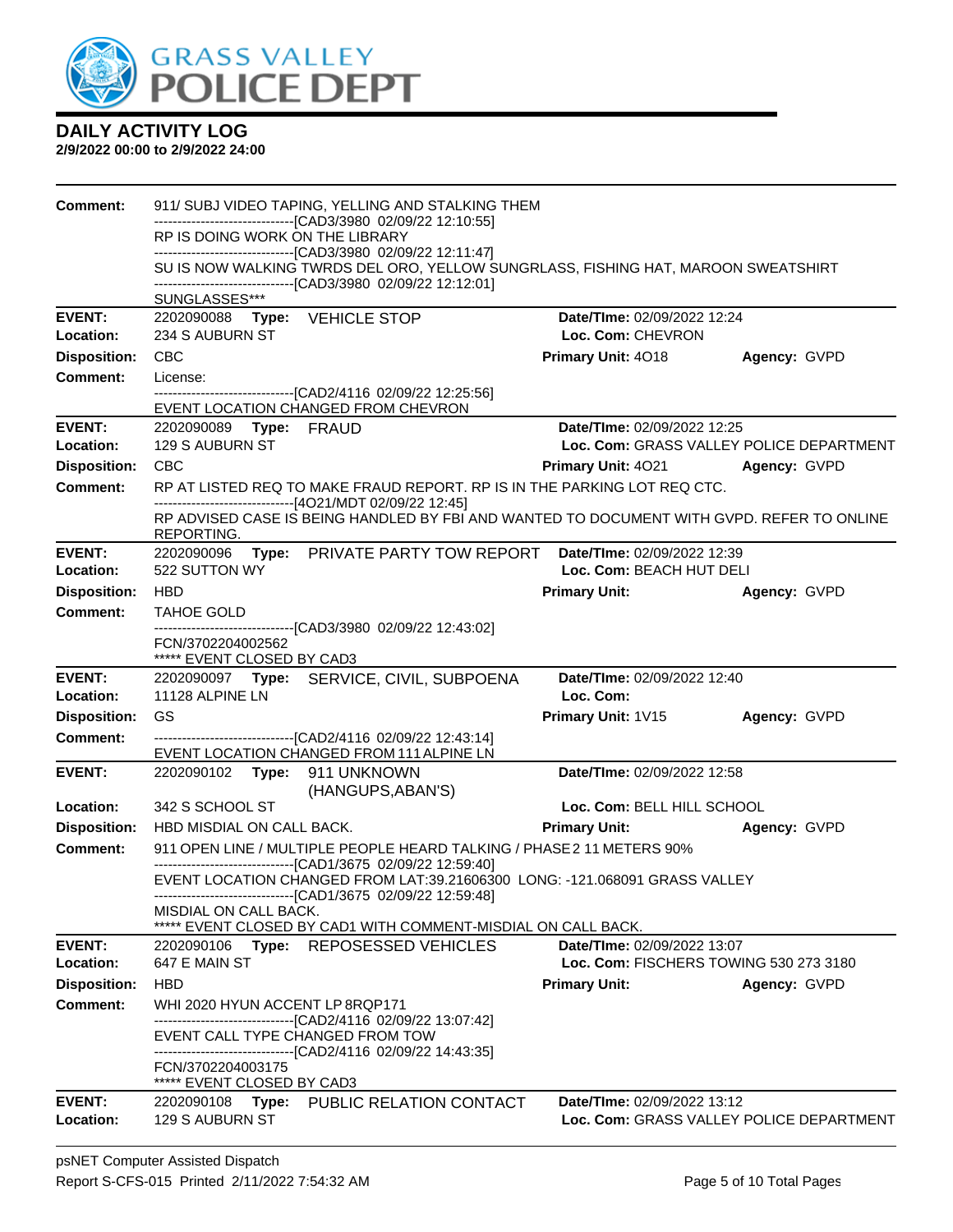

| Disposition: CBC           |                                                  |                                                                                                                             | <b>Primary Unit: 4S5</b>                 | Agency: GVPD |
|----------------------------|--------------------------------------------------|-----------------------------------------------------------------------------------------------------------------------------|------------------------------------------|--------------|
| Case No:                   | G2200348                                         |                                                                                                                             |                                          |              |
| Comment:                   | <b>LOBBY</b>                                     |                                                                                                                             |                                          |              |
|                            | EVENT LOCATION CHANGED FROM GVPD                 | -------------------------------[CAD2/4116 02/09/22 13:12:46]                                                                |                                          |              |
|                            |                                                  | ------------------------------[CAD2/4116 02/09/22 13:16:55]<br>ISSUED CASE# G2200348 FOR AGENCY GVPD by UNIT 4O1            |                                          |              |
| <b>EVENT:</b>              | 2202090113 Type: 911 UNKNOWN                     |                                                                                                                             | Date/TIme: 02/09/2022 13:35              |              |
|                            |                                                  | (HANGUPS, ABAN'S)                                                                                                           |                                          |              |
| Location:                  | 565 PENSTOCK DR                                  |                                                                                                                             | Loc. Com:                                |              |
| <b>Disposition:</b>        | HBD MISDIAL.                                     |                                                                                                                             | <b>Primary Unit:</b>                     | Agency: GVPD |
| <b>Comment:</b>            |                                                  | 911 OPEN LINE / DISCONNECT / PHASE 2 PLACES W/ RAPIDDEPLOY PLACES AT THE RESIDENCE.                                         |                                          |              |
|                            | MISDIAL ON CALL BACK                             | -------------------------------[CAD1/3675 02/09/22 13:35:27]<br>***** EVENT CLOSED BY CAD1 WITH COMMENT-MISDIAL.            |                                          |              |
| <b>EVENT:</b>              | 2202090114 Type: FOLLOWUP                        |                                                                                                                             | Date/TIme: 02/09/2022 13:35              |              |
| Location:                  | ALTA ST/WE MAIN ST                               |                                                                                                                             | Loc. Com:                                |              |
| <b>Disposition:</b>        | CBC                                              |                                                                                                                             | <b>Primary Unit: 4021</b>                | Agency: GVPD |
| Comment:                   |                                                  | NEVADA UNION RPTG J IN HER OFFICE IN PAIN BECAUSE OF A TC YESTERDAY. NURSE REQG1021                                         |                                          |              |
|                            |                                                  |                                                                                                                             |                                          |              |
|                            | REF EVENT 2202080136                             | -------------------------------[CAD3/3980_02/09/22 13:38:09]                                                                |                                          |              |
|                            | EVENT CALL TYPE CHANGED FROM TA                  |                                                                                                                             |                                          |              |
|                            |                                                  | -------------------------------[CAD2/4116 02/09/22 15:14:12]                                                                |                                          |              |
|                            | PER 4021, PEND                                   |                                                                                                                             |                                          |              |
| <b>EVENT:</b><br>Location: | 2202090117 Type: FOLLOWUP<br>227 HELEN DR UNIT B |                                                                                                                             | Date/TIme: 02/09/2022 13:48<br>Loc. Com: |              |
| <b>Disposition:</b>        | <b>CBC</b>                                       |                                                                                                                             | <b>Primary Unit: 402</b>                 | Agency: GVPD |
| <b>Comment:</b>            | RE CASE G2200339                                 |                                                                                                                             |                                          |              |
|                            |                                                  | -------------------------------[4O2/MDT 02/09/22 14:44]                                                                     |                                          |              |
|                            |                                                  | CONTACT MADE WITH SECOND JUV WHO WAS CITED AND RELEASED594PC AND 415PC                                                      |                                          |              |
| <b>EVENT:</b>              | 2202090119 Type: FRAUD                           |                                                                                                                             | Date/TIme: 02/09/2022 13:56              |              |
| Location:                  | 639 WHITING ST # 5                               |                                                                                                                             | Loc. Com: WAGON HO MOBILE TERRACE        |              |
| <b>Disposition:</b>        | <b>RPT</b>                                       |                                                                                                                             | <b>Primary Unit: 401 Agency: GVPD</b>    |              |
| Case No:                   | G2200349                                         |                                                                                                                             |                                          |              |
| <b>Comment:</b>            |                                                  | LOBBY CTC REQG RPTG FOR HACKING OF HER CELL PHONE                                                                           |                                          |              |
|                            |                                                  | -------------------------------[CAD3/3980_02/09/22 14:33:51]<br>ISSUED CASE# G2200349 FOR AGENCY GVPD by UNIT 4O1           |                                          |              |
| <b>EVENT:</b>              |                                                  | 2202090120 Type: GRAND THEFT AUTO                                                                                           | <b>Date/Time: 02/09/2022 13:57</b>       |              |
| Location:                  | 841 OLD TUNNEL RD # 32                           |                                                                                                                             | Loc. Com:                                |              |
| <b>Disposition:</b>        | <b>CBC</b>                                       |                                                                                                                             | <b>Primary Unit: 4K6</b>                 | Agency: GVPD |
| <b>Comment:</b>            |                                                  | 911 10851 OCCURED LAST NIGHT TO UNLOCK VEH. 2003 GRY/BLU DODGE CARAVAN                                                      |                                          |              |
|                            |                                                  | -------------------------------[4K6/MDT 02/09/22 14:59]                                                                     |                                          |              |
|                            | VAN. 21 MESSAGE WAS LEFT FOR RO.                 | CTC MADE WITH RP WHO ADV THAT HER DAUGHTER (RO) USES THE VAN AND IS UNSURE IF RO HAS THE                                    |                                          |              |
|                            |                                                  |                                                                                                                             |                                          |              |
|                            | CBC PENDIG CB FROM RO                            |                                                                                                                             |                                          |              |
|                            |                                                  | -------------------------------[4K6/MDT 02/09/22 15:20]<br>CTC MADE WITH RO. SHE ADV IT WAS NOT STOLEN AND SHE HAS THE VAN. |                                          |              |
|                            |                                                  |                                                                                                                             |                                          |              |
|                            | <b>CBC</b>                                       |                                                                                                                             |                                          |              |
|                            | <b>CLOSED</b>                                    |                                                                                                                             |                                          |              |
| <b>EVENT:</b>              | 2202090127                                       | Type: ALL OTHERS                                                                                                            | Date/TIme: 02/09/2022 14:15              |              |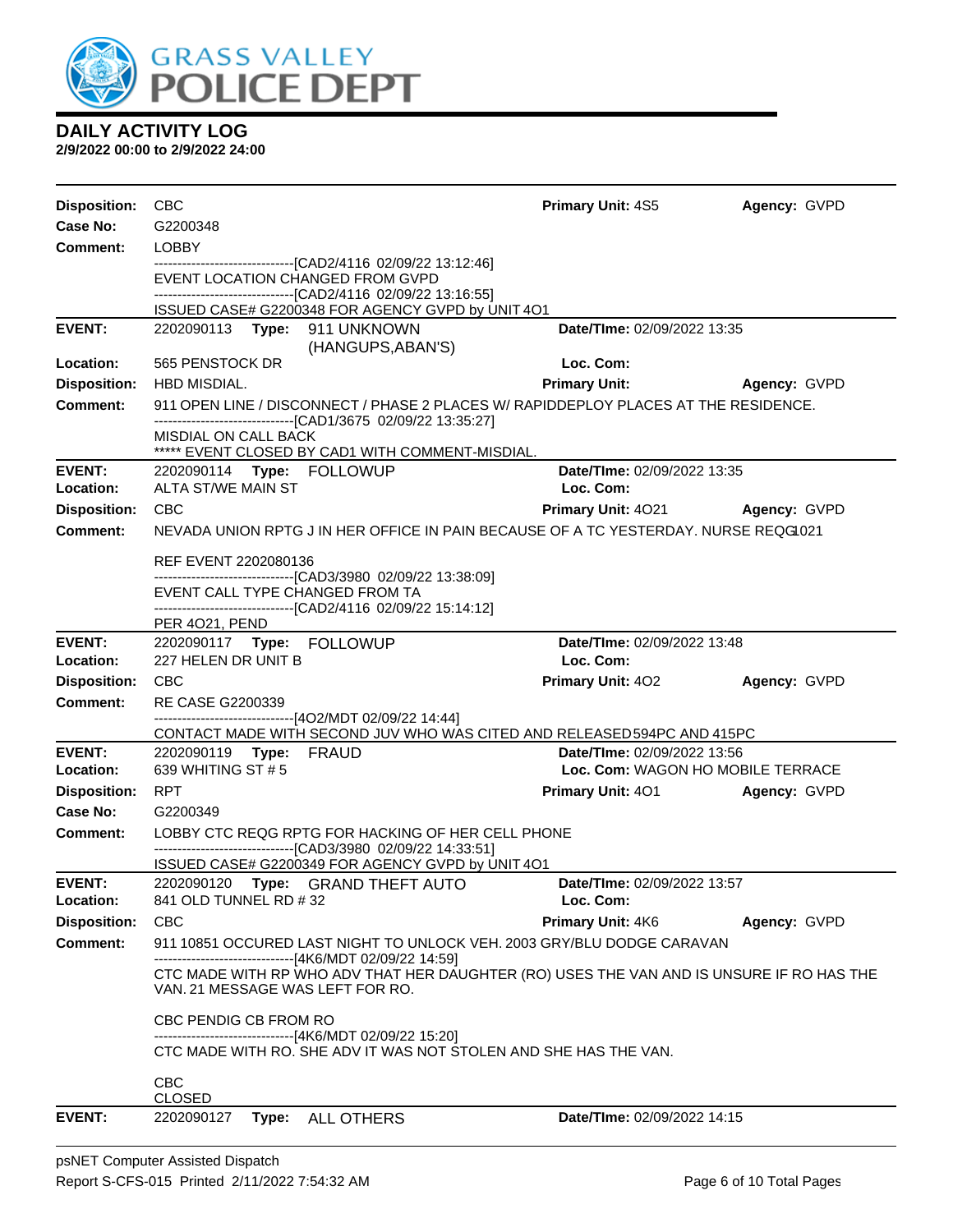

| Location:           | 111 OCEAN AV                                 |                                                                                                                                                                                                                                         | Loc. Com:                               |              |
|---------------------|----------------------------------------------|-----------------------------------------------------------------------------------------------------------------------------------------------------------------------------------------------------------------------------------------|-----------------------------------------|--------------|
| <b>Disposition:</b> | ARA                                          |                                                                                                                                                                                                                                         | Primary Unit: 4D13                      | Agency: GVPD |
| <b>Comment:</b>     | <b>REQG CAGED UNIT</b><br>REF CASE# G2200323 |                                                                                                                                                                                                                                         |                                         |              |
|                     |                                              | ---------------------------[CAD3/3980_02/09/22_14:16:40]<br>EVENT LOCATION CHANGED FROM 111 OCEAN AV                                                                                                                                    |                                         |              |
| <b>EVENT:</b>       |                                              | 2202090130 Type: SUSPICIOUS CIRCUMSTANCE<br>(VEHICLE, PERSON                                                                                                                                                                            | Date/TIme: 02/09/2022 14:21             |              |
| Location:           | 2075 NEVADA CITY HY                          |                                                                                                                                                                                                                                         | Loc. Com: LUMBERJACKS 530 477 8900      |              |
| <b>Disposition:</b> | <b>CBC</b>                                   |                                                                                                                                                                                                                                         | Primary Unit: 4K6                       | Agency: GVPD |
| <b>Comment:</b>     |                                              | RP RPTNG MALE ATTEMPTING TO DRILL A LOCK OFF THE TRUCK. WHI TRUCK                                                                                                                                                                       |                                         |              |
|                     | <b>VOICED</b>                                | ----------------------[CAD3/3980_02/09/22 14:24:59]<br>--------------------[4K6/MDT 02/09/22 14:31]                                                                                                                                     |                                         |              |
|                     | <b>CTC MADE W/ SUBJECT</b><br><b>CBC</b>     | SUBJECT WORKS FOR THE TRUCKING COMPANY AND IS PREFORMING MAINTENENCE.                                                                                                                                                                   |                                         |              |
| <b>EVENT:</b>       | 2202090133                                   | Type: SUSPICIOUS CIRCUMSTANCE<br>(VEHICLE, PERSON                                                                                                                                                                                       | <b>Date/TIme: 02/09/2022 14:42</b>      |              |
| Location:           | 2153 NEVADA CITY HY                          |                                                                                                                                                                                                                                         | Loc. Com: GRASS VALLEY FLORIST          |              |
| <b>Disposition:</b> | <b>RPT</b>                                   |                                                                                                                                                                                                                                         | <b>Primary Unit: 401</b>                | Agency: GVPD |
| Case No:            | G2200350                                     |                                                                                                                                                                                                                                         |                                         |              |
| Comment:            |                                              | RP RPT'G (SU) APPROACHED HIM WHILE HE WAS OUT WALKING THIS MORNING AND MADE THREATS<br>TOWARDS HIM W/ A SCREWDRIVER. (SU) IS POSS SETTING UP A CAMP BEHIND THE FLORIST.<br>-------------------------------[CAD1/3675_02/09/22_14:43:33] |                                         |              |
|                     | RP STATES INCIDENT OCC'D30MIN AGO.           |                                                                                                                                                                                                                                         |                                         |              |
|                     | RP REQ'G A 10-21                             | ------------------------[CAD1/3675_02/09/22 14:48:01]                                                                                                                                                                                   |                                         |              |
|                     |                                              | -------------------------------[CAD3/3980_02/09/22 15:03:24]<br>ISSUED CASE# G2200350 FOR AGENCY GVPD by UNIT 4O1                                                                                                                       |                                         |              |
| <b>EVENT:</b>       |                                              | 2202090139 Type: VEH CITES, VIN, TOWS, DUI                                                                                                                                                                                              | Date/TIme: 02/09/2022 15:09             |              |
| Location:           | PACKARD DR/PRIMROSE LN                       |                                                                                                                                                                                                                                         | Loc. Com: BETWEEN PRIMROSE AND BRIGHTON |              |
| <b>Disposition:</b> | <b>CBC CURTESY WARNING</b>                   |                                                                                                                                                                                                                                         | <b>Primary Unit: 4K6 Agency: GVPD</b>   |              |
| <b>Comment:</b>     | STATES VEH APPEARS TO BE UNOCC'D             | RP RPTNG GRY GMC YUKON LP 4JTW441 PARKED IN THE RED ZONE FOR AN UNK AMOUNT OF TIME. RP                                                                                                                                                  |                                         |              |
| <b>EVENT:</b>       | 2202090142                                   | Type: 911 UNKNOWN<br>(HANGUPS, ABAN'S)                                                                                                                                                                                                  | Date/TIme: 02/09/2022 15:20             |              |
| Location:           | 470 IDAHO MARYLAND RD                        |                                                                                                                                                                                                                                         | Loc. Com: ENTERPRISE RENT A CAR         |              |
| <b>Disposition:</b> | HBD NEG SIGNIFICANT HISTORY                  |                                                                                                                                                                                                                                         | <b>Primary Unit:</b>                    | Agency: GVPD |
| <b>Comment:</b>     |                                              | 911 ACCIDENTAL WHILE DIALING OUT, CODE4<br>EVENT CLOSED BY CAD2 WITH COMMENT-NEG SIGNIFICANT HISTORY                                                                                                                                    |                                         |              |
| <b>EVENT:</b>       | 2202090148<br>Type:                          | DISTURBANCE (NOISE,<br>MUSIC, VERBAL, BARKI                                                                                                                                                                                             | Date/TIme: 02/09/2022 15:40             |              |
| Location:           | 119 NEAL ST                                  |                                                                                                                                                                                                                                         | Loc. Com: WILD BIRDS UNLMTD             |              |
| <b>Disposition:</b> | <b>CBC</b>                                   |                                                                                                                                                                                                                                         | Primary Unit: 402                       | Agency: GVPD |
| <b>Comment:</b>     |                                              | RP RPTNG 3 SKATEBOARDERS OUTSIDE BUSINESS, REFUSING TO LEAVE, RP REQ THEY BE MOVED ALONG<br>------------------[4O2/MDT 02/09/22 15:44]                                                                                                  |                                         |              |
|                     | <u>UTL, ON AREA CHECK</u>                    |                                                                                                                                                                                                                                         |                                         |              |
| <b>EVENT:</b>       | 2202090149<br>Type:                          | SUSPICIOUS CIRCUMSTANCE<br>(VEHICLE, PERSON                                                                                                                                                                                             | <b>Date/TIme: 02/09/2022 15:42</b>      |              |
| Location:           | EA MAIN ST/BENNETT ST                        |                                                                                                                                                                                                                                         | Loc. Com:                               |              |
| <b>Disposition:</b> | CBC ADVISED TO STAY OUT OF RW                |                                                                                                                                                                                                                                         | Primary Unit: 4K6                       | Agency: GVPD |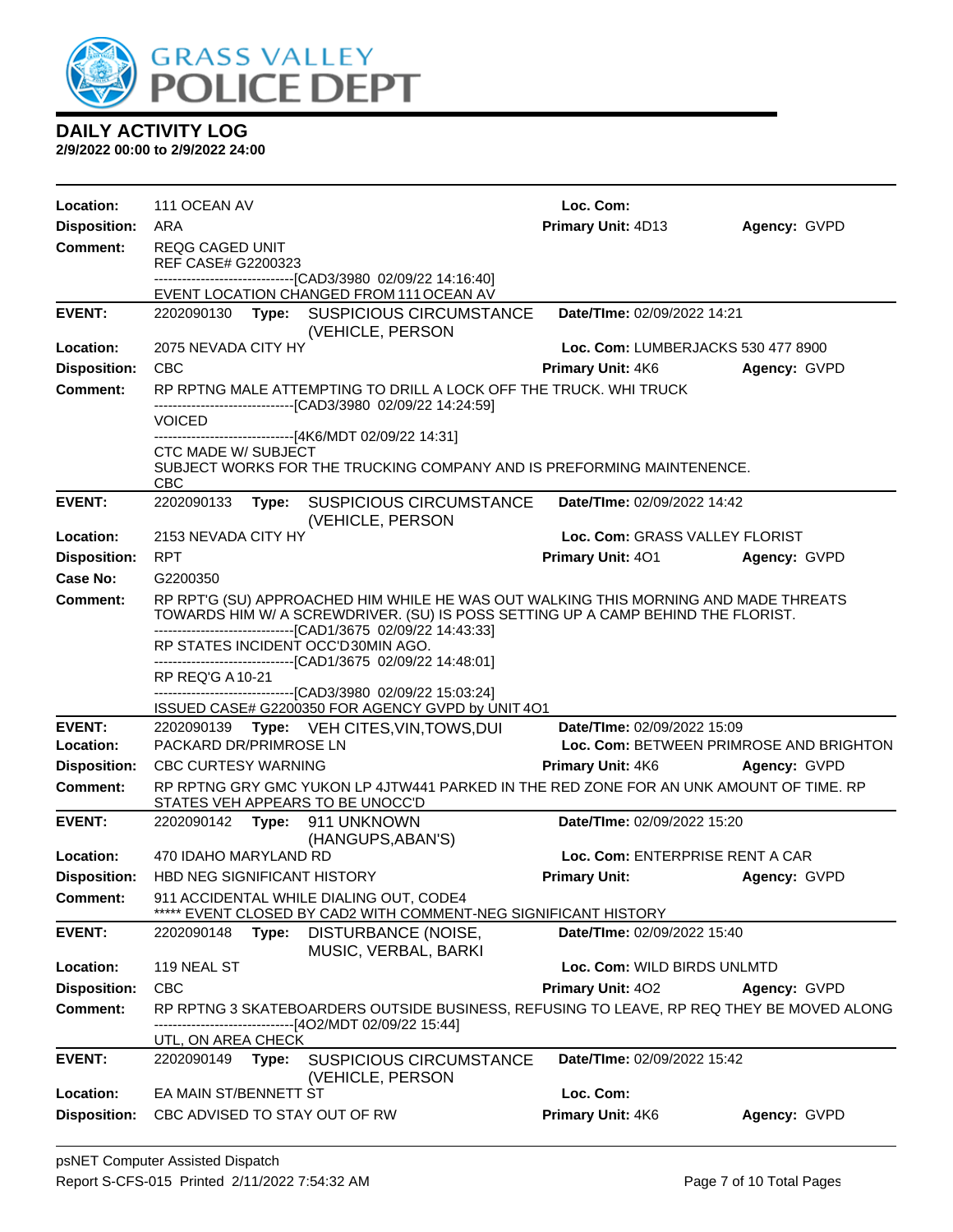

| <b>Comment:</b>                 | CHP XFR/ RP RPTNG WFA, BLONDE HAIR, PINK SWEATSHIRT, BLK LEGGINGS, CROSSING ROADWAY<br>CAUSING TRAFFIC ISSUES. CURRENTLY ON THE CORNER NEAR ROBINSON GAS STATION<br>-------------------------------[CAD2/4116 02/09/22 15:44:29] |                                                                                                             |                                    |              |  |
|---------------------------------|----------------------------------------------------------------------------------------------------------------------------------------------------------------------------------------------------------------------------------|-------------------------------------------------------------------------------------------------------------|------------------------------------|--------------|--|
|                                 | RP LEAVING THE AREA                                                                                                                                                                                                              |                                                                                                             |                                    |              |  |
| <b>EVENT:</b>                   |                                                                                                                                                                                                                                  | 2202090154 Type: COMMUNITY POLICING<br><b>ACTION</b>                                                        | Date/TIme: 02/09/2022 16:01        |              |  |
| Location:                       | 660 MINNIE ST                                                                                                                                                                                                                    |                                                                                                             | Loc. Com: CONDON PARK              |              |  |
| <b>Disposition:</b>             | <b>CBC</b>                                                                                                                                                                                                                       |                                                                                                             | <b>Primary Unit: 402</b>           | Agency: GVPD |  |
| <b>Comment:</b>                 |                                                                                                                                                                                                                                  | -------------------------------[CAD1/3675 02/09/22 16:03:41]                                                |                                    |              |  |
| <b>EVENT:</b>                   |                                                                                                                                                                                                                                  | EVENT LOCATION CHANGED FROM 660 MINNIE ST.                                                                  | Date/TIme: 02/09/2022 16:05        |              |  |
| Location:                       | 2202090155 Type: VANDALISM<br>109 ROCKWOOD DR                                                                                                                                                                                    |                                                                                                             | Loc. Com:                          |              |  |
| <b>Disposition:</b>             | <b>RPT</b>                                                                                                                                                                                                                       |                                                                                                             | Primary Unit: 4K6                  | Agency: GVPD |  |
| Case No:                        | G2200352                                                                                                                                                                                                                         |                                                                                                             |                                    |              |  |
| <b>Comment:</b>                 |                                                                                                                                                                                                                                  | RP REQ 10-21 TO RPT VANDALISM OF MULIPLE MAILBOXES, OCC'D SOMETIME LAST NIGHT                               |                                    |              |  |
|                                 |                                                                                                                                                                                                                                  | -------------------------------[CAD1/3675 02/09/22 17:42:50]                                                |                                    |              |  |
| <b>EVENT:</b>                   |                                                                                                                                                                                                                                  | ISSUED CASE# G2200352 FOR AGENCY GVPD by UNIT 4K6                                                           | Date/TIme: 02/09/2022 16:09        |              |  |
|                                 |                                                                                                                                                                                                                                  | 2202090158 Type: COMMUNITY POLICING<br><b>ACTION</b>                                                        |                                    |              |  |
| <b>Disposition:</b>             | <b>CBC</b>                                                                                                                                                                                                                       |                                                                                                             | <b>Primary Unit: 402</b>           | Agency: GVPD |  |
| Comment:                        |                                                                                                                                                                                                                                  |                                                                                                             |                                    |              |  |
| <b>EVENT:</b>                   | Date/TIme: 02/09/2022 16:20<br>2202090159<br>Type:<br>911 UNKNOWN<br>(HANGUPS, ABAN'S)                                                                                                                                           |                                                                                                             |                                    |              |  |
| Location:                       | 672 FREEMAN LN # A                                                                                                                                                                                                               |                                                                                                             | Loc. Com: PETCO                    |              |  |
| <b>Disposition:</b>             | <b>HBD</b>                                                                                                                                                                                                                       |                                                                                                             | <b>Primary Unit:</b>               | Agency: GVPD |  |
| <b>Comment:</b>                 | 911 ABANDON                                                                                                                                                                                                                      |                                                                                                             |                                    |              |  |
|                                 | ON CB C4<br>***** EVENT CLOSED BY CAD3                                                                                                                                                                                           | ------------------------------[CAD3/3980 02/09/22 17:17:12]                                                 |                                    |              |  |
| <b>EVENT:</b>                   | 2202090160 Type: VEHICLE STOP                                                                                                                                                                                                    |                                                                                                             | Date/TIme: 02/09/2022 16:37        |              |  |
| Location:                       | 121 BANK ST                                                                                                                                                                                                                      |                                                                                                             | Loc. Com: HOLIDAY INN 530 477 1700 |              |  |
| <b>Disposition:</b>             | WA.                                                                                                                                                                                                                              |                                                                                                             | <b>Primary Unit: 4S5</b>           | Agency: GVPD |  |
| <b>Comment:</b>                 | License: 8GUD842 State: CA                                                                                                                                                                                                       | -------------------------------[CAD1/3675 02/09/22 16:37:32]                                                |                                    |              |  |
|                                 |                                                                                                                                                                                                                                  | EVENT LOCATION CHANGED FROM 121 BANK ST                                                                     |                                    |              |  |
| <b>EVENT:</b>                   |                                                                                                                                                                                                                                  | 2202090161 Type: TRAFFIC ACCIDENT                                                                           | Date/TIme: 02/09/2022 16:42        |              |  |
| Location:                       | <b>NEAL ST/SO AUBURN ST</b>                                                                                                                                                                                                      |                                                                                                             | Loc. Com:                          |              |  |
| <b>Disposition:</b><br>Case No: | AST<br>G2200351                                                                                                                                                                                                                  |                                                                                                             | <b>Primary Unit: 4S5</b>           | Agency: GVPD |  |
| Comment:                        | O/W TC                                                                                                                                                                                                                           |                                                                                                             |                                    |              |  |
|                                 |                                                                                                                                                                                                                                  | ------------------------------[CAD1/3675_02/09/22 16:42:17]                                                 |                                    |              |  |
|                                 |                                                                                                                                                                                                                                  | EVENT LOCATION CHANGED FROM NEAL / S AUBURN<br>-------------------------------[CAD3/3980_02/09/22 16:51:15] |                                    |              |  |
|                                 |                                                                                                                                                                                                                                  | ISSUED CASE# G2200351 FOR AGENCY GVPD by UNIT 4S5                                                           |                                    |              |  |
| <b>EVENT:</b>                   | 2202090168<br>Type:                                                                                                                                                                                                              | 911 UNKNOWN                                                                                                 | <b>Date/TIme: 02/09/2022 17:18</b> |              |  |
|                                 |                                                                                                                                                                                                                                  | (HANGUPS, ABAN'S)                                                                                           |                                    |              |  |
| Location:                       | SO AUBURN ST/WE MAIN ST                                                                                                                                                                                                          |                                                                                                             | Loc. Com:                          |              |  |
| <b>Disposition:</b>             | HBD LOG PER 4S5                                                                                                                                                                                                                  |                                                                                                             | <b>Primary Unit:</b>               | Agency: GVPD |  |
| <b>Comment:</b>                 |                                                                                                                                                                                                                                  | 911 HANG UP / PHASE 2 / PLOTS TO LISTED ADDRESS.                                                            |                                    |              |  |
|                                 | -------------------------------[CAD1/3675 02/09/22 17:19:29]<br>EVENT LOCATION CHANGED FROM 139 RICHARDSON ST GV<br>***** EVENT CLOSED BY CAD3 WITH COMMENT-LOG PER 4S5                                                          |                                                                                                             |                                    |              |  |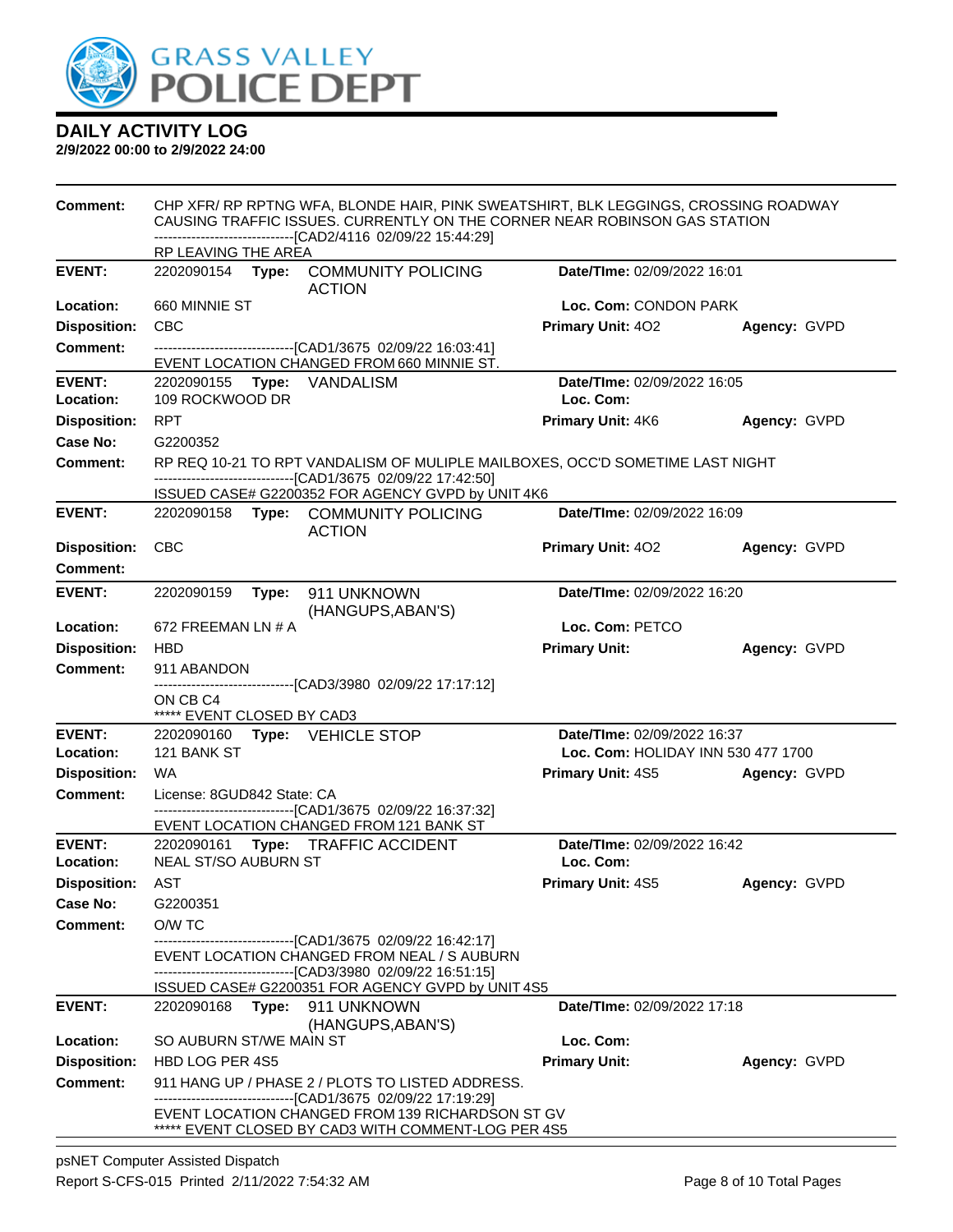

| <b>EVENT:</b>       | 2202090178                               | Type: | ANNOYING PHONE CALLS<br>(INCLUDES MISUSE OF                                                                                                                                                                            | Date/TIme: 02/09/2022 18:22    |              |
|---------------------|------------------------------------------|-------|------------------------------------------------------------------------------------------------------------------------------------------------------------------------------------------------------------------------|--------------------------------|--------------|
| Location:           | 977 PAMPAS DR                            |       |                                                                                                                                                                                                                        | Loc. Com:                      |              |
| <b>Disposition:</b> | PEN PENDING 1021 FROM SU                 |       |                                                                                                                                                                                                                        | Primary Unit: 4K6              | Agency: GVPD |
| <b>Comment:</b>     |                                          |       | RP REQ'G A 10-21 REF REC'G THREATS ON HIS CELL.                                                                                                                                                                        |                                |              |
|                     | 21 MESSAGE LEFT FOR SU.<br>NEGATIVE 422. |       | --------------------------------[4O24/MDT 02/09/22 19:35]<br>CTC MADE W/ RP. RP REQ CTC WITH SU TO STOP CONTACTING HIM.                                                                                                |                                |              |
|                     | PENDING CALLBACK FROM SU.                |       |                                                                                                                                                                                                                        |                                |              |
| <b>EVENT:</b>       | 2202090179                               | Type: | TRAFFIC (DUI, PARKING,<br>SPEED, HAZ                                                                                                                                                                                   | Date/TIme: 02/09/2022 18:32    |              |
| Location:           | 49/20 RAMP STATE/DORSEY DR               |       |                                                                                                                                                                                                                        | Loc. Com: SB                   |              |
| <b>Disposition:</b> | <b>HBD VOICED</b>                        |       |                                                                                                                                                                                                                        | <b>Primary Unit:</b>           | Agency: GVPD |
| <b>Comment:</b>     |                                          |       | 911 XFER TO CHP, 23152 DRK SMALL SEDAN POSS TOYT THAT LOOKS LIKE PARTS OF THE BODY ARE<br>MISSING, DRIVER PASSING UNSAFELY BETWEEN LANES AND SPEEDING<br>--------------------------------[CAD1/3675 02/09/22 18:35:33] |                                |              |
|                     | <b>VOICED</b>                            |       |                                                                                                                                                                                                                        |                                |              |
| <b>EVENT:</b>       |                                          |       | ***** EVENT CLOSED BY CAD1 WITH COMMENT-VOICED<br>2202090188 Type: WELFARE CHECK                                                                                                                                       | Date/TIme: 02/09/2022 19:36    |              |
| Location:           | 275 DORSEY DR #66                        |       |                                                                                                                                                                                                                        | Loc. Com: GRASS VALLEY TERRACE |              |
|                     |                                          |       |                                                                                                                                                                                                                        | <b>APARTMENTS</b>              |              |
| <b>Disposition:</b> | CBC                                      |       |                                                                                                                                                                                                                        | <b>Primary Unit: 4D7</b>       | Agency: GVPD |
| Comment:            |                                          |       | RP REPORITNG THAT THEY GOT A CALL FROM AN XRAY STATING A PATIENT RP'S BUSINESS RELEASED IS                                                                                                                             |                                |              |
|                     |                                          |       | AT XRAYS HOME MAKING THREATS TO XRAY AND HER CHILD. UNK IF MALE SU IS STILL ON SCENE, BUT RP<br>STATES XRAY THAT CALLED WAS CLEARLY UPSET/AFRAID. RP REQ WELFARE CHECK ON XRAY                                         |                                |              |
|                     |                                          |       | ------------------------------[4D7/MDT 02/09/22 19:51]                                                                                                                                                                 |                                |              |
|                     |                                          |       | NEG THREATS, MALE SUB NEVER CAME IN REIDENCE. UNKNOWN WHERE HE WENT. SHE WAS ADVISED TO<br>CALL BACK IF HE RETURNED AN SHE WAS IN FEAR. HE HAS NO VEHICLE AND NO PHONE NUMBER.                                         |                                |              |
| <b>EVENT:</b>       |                                          |       | 2202090194 Type: FOLLOWUP                                                                                                                                                                                              | Date/TIme: 02/09/2022 19:51    |              |
| Location:           | 867 SUTTON WY                            |       |                                                                                                                                                                                                                        | Loc. Com: SAFEWAY              |              |
| <b>Disposition:</b> | <b>CBC</b>                               |       |                                                                                                                                                                                                                        | <b>Primary Unit: 4K6</b>       | Agency: GVPD |
| <b>Comment:</b>     |                                          |       | -------------------------------[CAD1/4106 02/09/22 19:52:15]<br>EVENT LOCATION CHANGED FROM 867 SUTTON WY                                                                                                              |                                |              |
| <b>EVENT:</b>       | 2202090220                               |       | Type: ALCOHOL RELATED<br>(EXCEPTION OF DUI)                                                                                                                                                                            | Date/TIme: 02/09/2022 21:51    |              |
| Location:           | 451 E MAIN ST                            |       |                                                                                                                                                                                                                        | Loc. Com: 76 GAS STATION       |              |
| <b>Disposition:</b> | RPT MEDXPORTING VEH TOWED                |       |                                                                                                                                                                                                                        | <b>Primary Unit: 4D7</b>       | Agency: GVPD |
| Case No:            | G2200353                                 |       |                                                                                                                                                                                                                        |                                |              |
| <b>Comment:</b>     |                                          |       | 911 FROM EMPLYOEE REPORTING A HBD FEMALE JUST DROVE TO THE STORE CURRENTLY INSIDE STORE.<br>WFA DENIM JACKET. ASSOC VEH IS A BLK NISSAN<br>-------------------------------[CAD3/4085 02/09/22 22:05:14]                |                                |              |
|                     | 10-39 CALFIRE CODE 2 RESP                |       |                                                                                                                                                                                                                        |                                |              |
|                     |                                          |       | -------------------------------[CAD3/4085 02/09/22 22:17:18]<br>TOW ASSIGNED-MMM TOWING, 647 E MAIN ST, GRASS VALLEY, 5302733180,<br>------------------------------[CAD3/4085 02/09/22 22:17:25]                       |                                |              |
|                     | MMM ETA DRIVETIME                        |       |                                                                                                                                                                                                                        |                                |              |
|                     |                                          |       | -------------------------------[CAD1/4106 02/09/22 22:21:14]                                                                                                                                                           |                                |              |
|                     |                                          |       | ISSUED CASE# G2200353 FOR AGENCY GVPD by UNIT 4K6<br>-------------------------------[CAD1/4106 02/09/22 22:37:35]                                                                                                      |                                |              |
|                     | FCN/3702204004943                        |       |                                                                                                                                                                                                                        |                                |              |
| <b>EVENT:</b>       |                                          |       | 2202090227 Type: PROPERTY LOST OR FOUND                                                                                                                                                                                | Date/TIme: 02/09/2022 22:35    |              |
| Location:           | 451 E MAIN ST                            |       |                                                                                                                                                                                                                        | Loc. Com: 76 GAS STATION       |              |